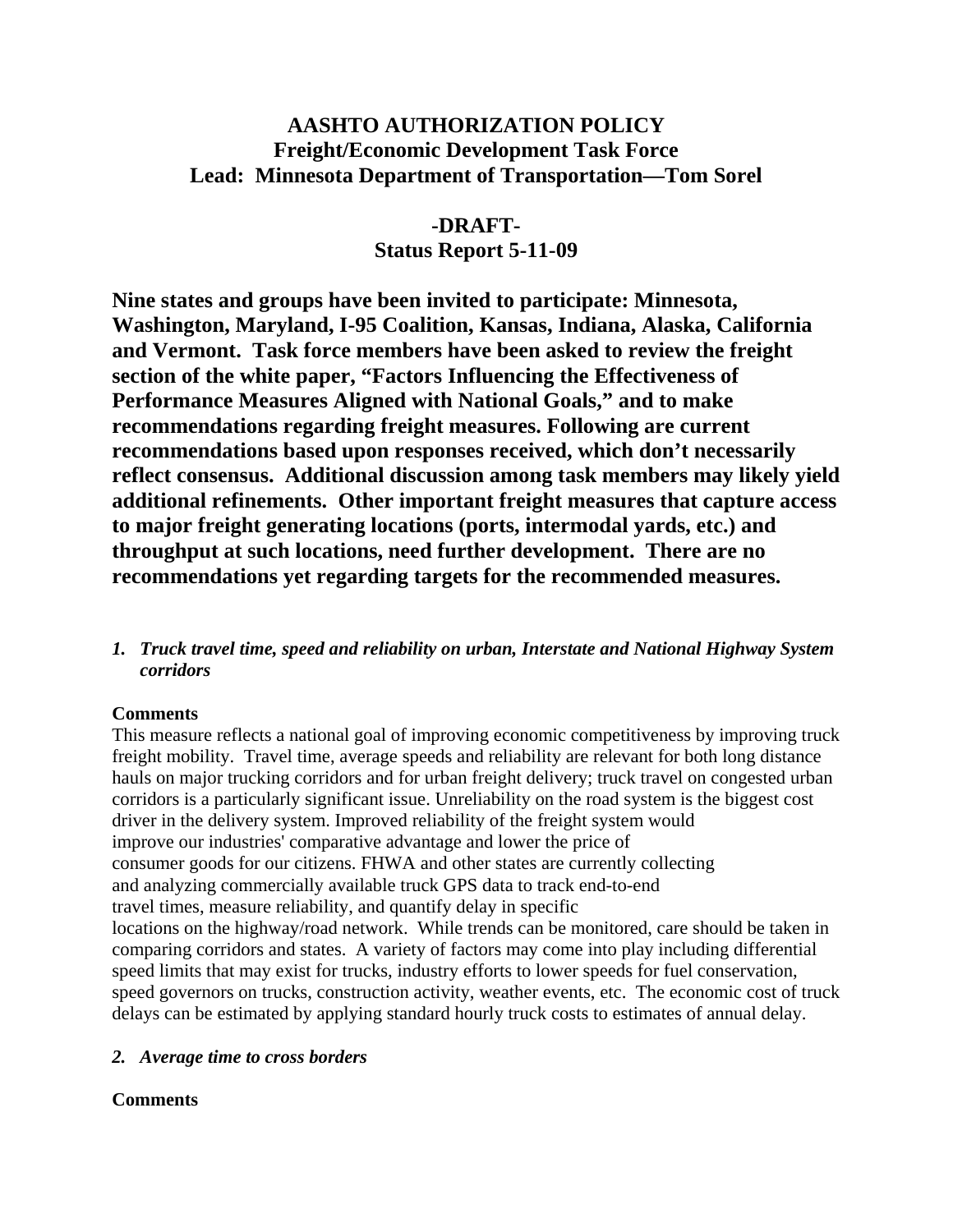This measure reflects the goal of improving international trade by reducing border crossing delays. Delays at border crossings are affected by the transportation network, border processing time and operational constraints. This measure is relevant to high truck volume crossing points along the U.S border with Canada and Mexico, such as Laredo, TX and Detroit-Windsor, which have nationwide implications for goods movement. Currently, the U.S. Customs and Border Protection (and Canadian Border Services Agency) report real-time delays for commercial vehicles at all ports of entry. There are several program and technology tests and deployments underway that support improved information about truck and container flows across the borders, including the FAST program. This measure should also be expanded to capture cross border rail freight movements, which are subject to customs inspections. Data availability for rail crossing delays is unknown at this time.

#### *3. a. Number and percent of bridges and tunnels allowing clearance for double stack containers on designated corridors b. Percent of track capable of 286,000 pound railcar operation*

#### **Comments**

Measure "a" reflects the ability of the rail system to transport double-stacked intermodal containers, greatly improving the productivity of the nation's rail system. Both highway and rail bridges/tunnels may pose clearance constraints and should be included. One bottleneck location can prevent double stack operation along an entire corridor. Approximately 15% of the nation's rail lines have clearance for double-stacking. However, this measure is only relevant to certain corridors, primarily certain Class 1 lines, where there is demand for the service. Clearance issues are more prevalent in the eastern United State. Railroads have knowledge of double-stack restrictions, however, a comprehensive inventory of accurate measurements at each clearance structure may not always be readily available (note: rail track maintenance can change this dimension). Measure "b" reflects the need for primarily shortline railroads (although not all Class 1 track is not "286") to carry industry-standard railcars, thus facilitating interchange with other railroads. Shortline track (and sufficient bridges) rated for 286 lbs. generally allows for 25 mph operation (FRA class 2 standards) vs restricted speeds and train lengths for lighter rail/inferior infrastructure; this can significantly reduce operating costs and improve operating ratios. Shortlines provide critical connections and feeder services, particularly for rural and exurban shippers and receivers, providing access to the national rail system. Data is readily available either through states or railroads and their associations.

## **Developing a Congestion Performance Measure**

Building on several research reports, position papers and conference proceedings, the following principles and possible approaches are offered for discussion related to a Congestion Performance Measure by the AASHTO Standing Committee on Performance Measurement.

#### **Summary**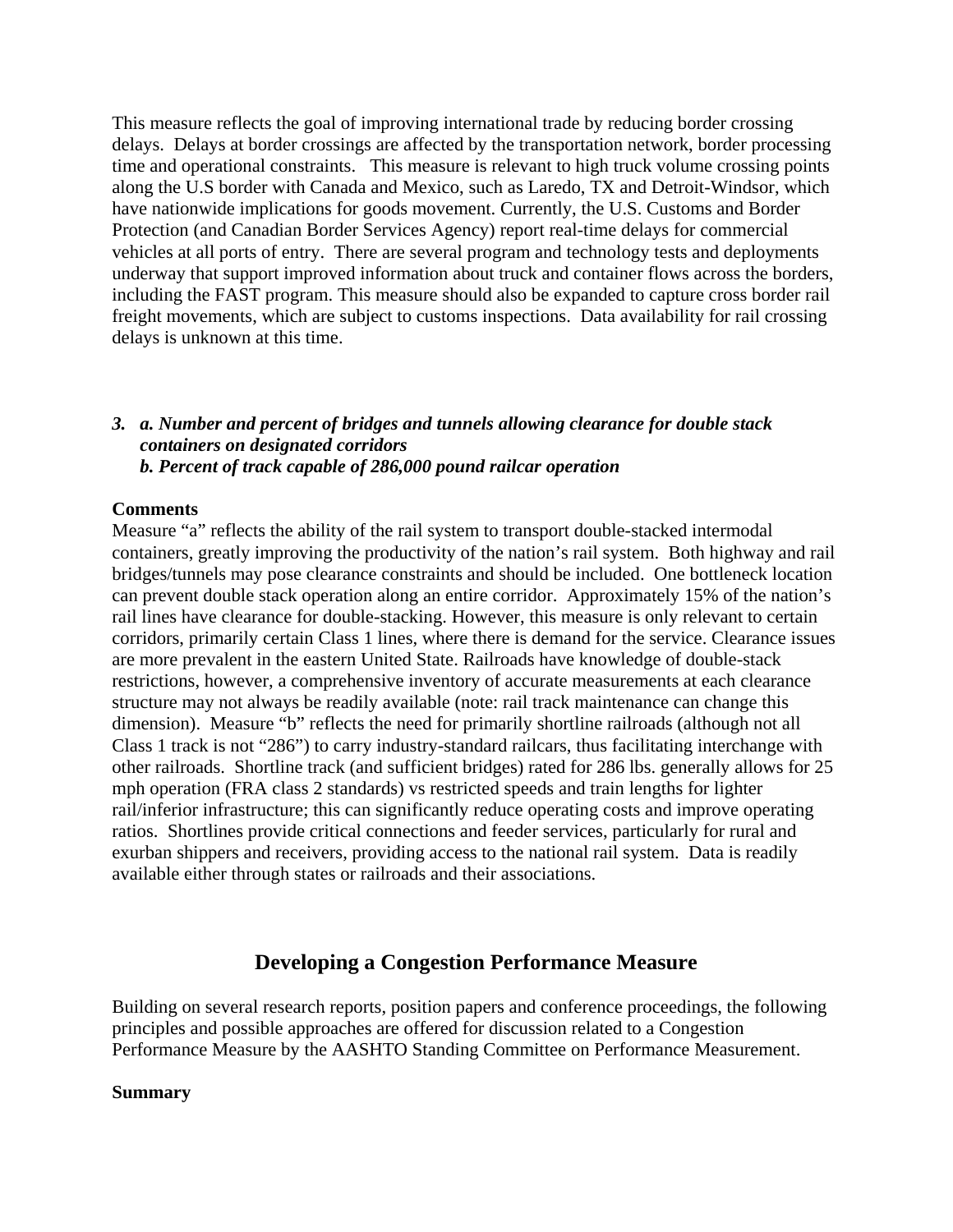The key elements of the Congestion Performance Measure are outlined below. These are related to the desired outcomes and to other performance measure topics. Key elements for AASHTO discussion include:

- Approach The community should develop the measures and targets that best reflect their vision. National measures, if used, should apply to the national system, be focused on issues of national importance (e.g., freight) and recognize that improvements must also work in, and be consistent with, the desires of the local community.
- Targets A set of performance targets will be necessary, but the regional average congestion level target will undoubtedly be the primary metric used in public functions.
- National target The role for a national target congestion value may be limited to routes that serve an important national interest. Important freight travel routes, border crossings, key freight connections and urban corridors during off-peak hours are examples, but evacuation routes, national defense mobilization corridors and other network elements may also qualify.
- Measures A set of a few performance measures appears appropriate at the summary level with at least one "average congestion" measure and one "travel time reliability" measure. A single measure may be used to discuss the problems, but focused action requires several measures.
	- o Travel delay per commuter is a good regional average measure; it is easily understood and directly affected by all solutions.
	- o Travel Time Index is useful at several levels of geography and could be used to compare both regional and sub-regional targets.
	- o Buffer Index is an easily understood and useful measure of the variation in travel time; it is affected by a range of operations improvements.
- Peak and off-peak measures are needed Commuter conditions are important, but the midday period is when freight moves and it is perhaps more important to maintain a reliable, smooth flowing transportation network during this time.
- Average and reliability measures Regular congestion problems are typically included in performance reporting, but the variation in travel time is caused by different issues and have a different set of solutions than the typical "too many cars on too little road" type of problem.
- Accountability and Transparency Will be provided in several ways. The targets will be developed by the communities (not imposed from the outside). Each area should be responsible for identifying their progress toward targets they developed and, if no progress, the reason why they are not making progress. The development of an open process and visible and measurable targets will provide a connection between annual project lists and ultimate goals of the chosen set of projects.
- Project priorities Should be chosen (at least in part) according to their role in alleviating the problems identified in the performance measures. The measures should illustrate the effect of all types of strategies being used to address congestion problems – added capacity, operational improvements, demand management and land use development patterns.

## **THE CONCEPT & FRAMEWORK**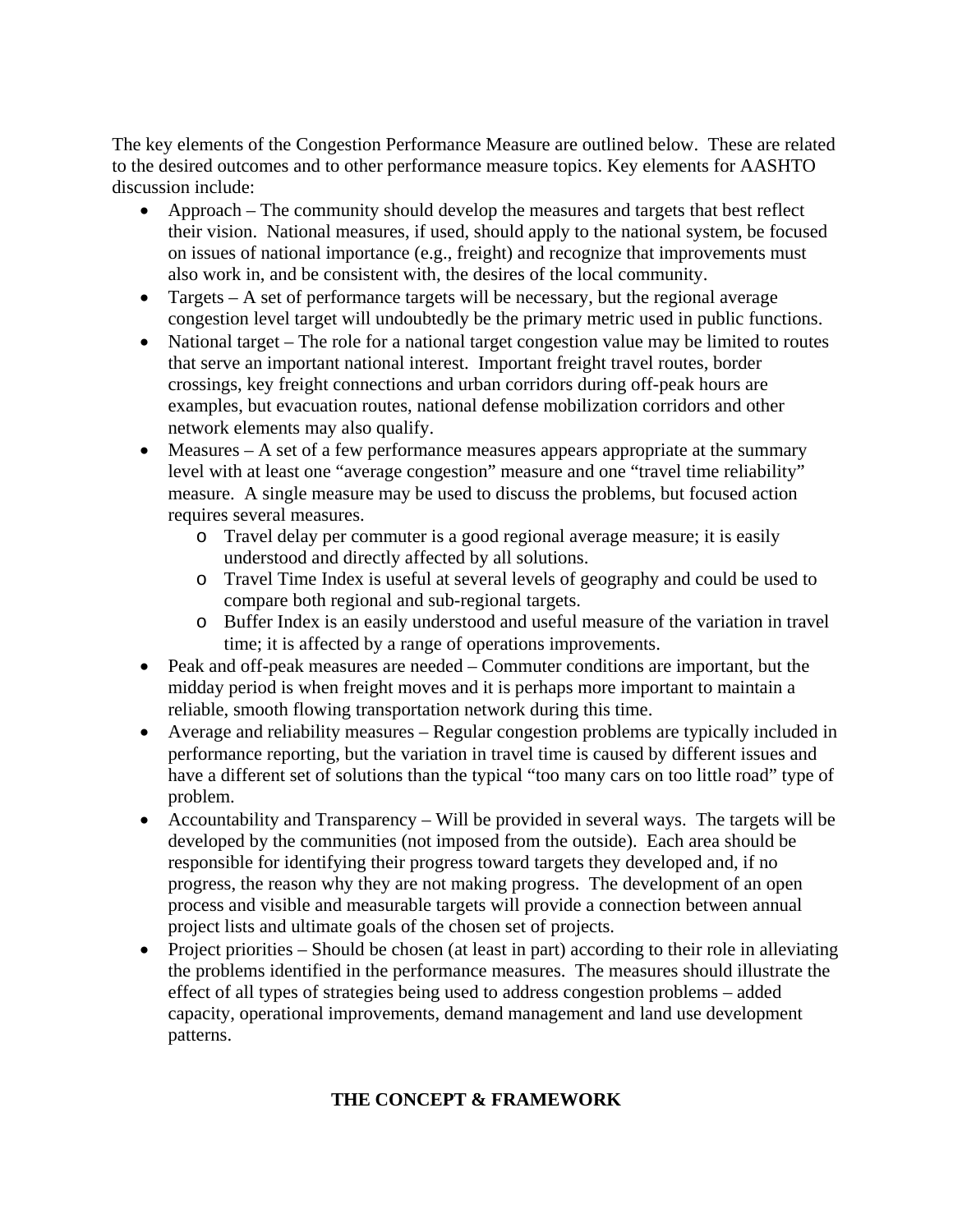#### **What are we trying to measure?**

The problem of congestion and the effect of all possible solutions. These solutions include both transportation and land use approaches. The effect of the entire range of possible solutions should be shown including, for example, adding lanes, bus routes and rail lines, improved traffic signal operations, rapid removal of crashed or stalled vehicles, access management treatments, flexible work hours, commute travel options, telecommuting, bicycle travel, pedestrian treatments and land use development patterns that reduce vehicle travel. *If its being offered as a solution, it should show up in the measure.* 

## **What are we trying to compare?**

As described in the AASHTO position paper, the measure will be used to identify a region's trend and compare current and projected levels against targets for that region. The measure should also be appropriate for use at corridor and subregional levels. *Trends and targets.* 

## **Why are we trying to compare?**

The value of the congestion measure is to ensure that investment decisions aggressively target congestion problems. Changes in the amount of investment and the project and program decisions may be needed to better address critical congestion problems. *If you don't measure it, it won't get done.*

#### **Who should set the congestion goal?**

Each region is in the best position to decide its congestion goal given the community desires, the long-range growth plans, economic status and other competing funding priorities.

• DISCUSSION POINT – National congestion level >> The federal government has a legitimate and compelling interest in maintaining the service quality on the National Highway System. Congestion that hinders national and international travel and trade is not in the national interest. A national congestion goal that focuses on the time periods of the day when commuting travel is not a substantial portion of trips (for example, outside of 6 to 9 a.m. and 4 to 7 p.m.) is appropriate. Such a goal should recognize the

importance of the midday period to the freight movement and manufacturing industries. *We see a use for locally developed goals and national goals to ensure economic competitiveness and national security.* 

#### **Are we trying to develop a "top ten list" of most congested regions?**

No. The value of a national top 10 list pales in comparison to a congestion target that is supported by the community. Since each region prioritizes congestion relief differently, and will choose to attack each congestion problem differently, the value is in developing a congestion target and a measurement approach, rather than crafting a national standard congestion target. A "one size of congestion fits all" regional target will invariably be an easy accomplishment for small regions or those that are not seeing population and employment growth, and an impossible target for the regions that are creating jobs at rapid rates. Top 10 lists are good for publicity about transportation solutions and benefits, but they are not good decision-making tools. *We seek consistent "measuring spoons" not "cookie-cutter" policy decisions.* 

## **Who is the Audience?**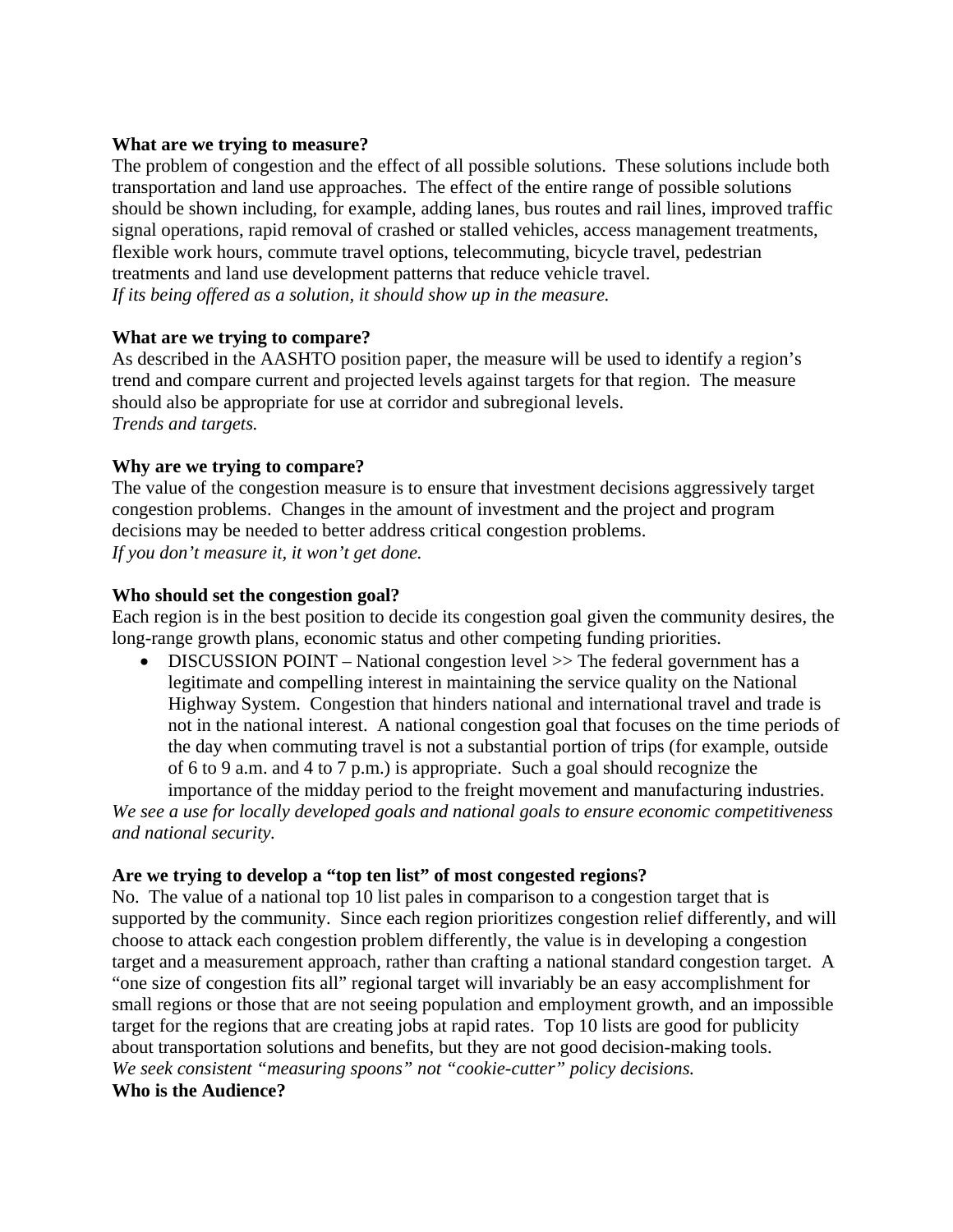There are many audiences, but in general there are two groups. There are many public, decision-makers, policy experts and stakeholders that form an external and diverse audience of information consumers. There are also many internal consumers of congestion information within an agency including leaders, planners, designers and operators.

*If you aren't sure who you are talking to, how can you know you're using the right language?* 

## DISCUSSION POINT – **What if there is no progress toward the region's self-defined congestion goal?**

There are a number of reasons a region may not be making progress. These reasons include combinations of poor priority setting, much more growth than anticipated or underfunding of transportation. In these situations, agencies should undertake an analysis of:

- 1) agency spending in a few broad categories to determine if one topic area is receiving "more than its share" of the funding,
- 2) the mobility-related funding to determine if the set of projects that are being selected are not moving the region toward their goals, and
- 3) the type of projects to ensure that proper investigation of all project and program options (large and small) have been considered.

*Use carrots, not sticks. Encourage agencies to invest in projects that are consistent with the goals they set.* 

## **How should the differences in urban and rural congestion be handled?**

Different targets are appropriate for urban and rural areas. There are different expectations for congestion in every region. Comparisons to irrelevant conditions (i.e., comparing rural and big city traffic problems) are not helpful and do not provide citizens with a sense their funds are being spent wisely. Most states and many large MPOs have some sort of "fair share" arrangement for returning funding to areas in relation to the taxes that were paid from that area. In most cases, therefore, rural added capacity projects do not compete for funding with metro region projects.

*Each region should decide how much congestion they wish to tolerate.* 

## **MEASUREMENT SPECS**

#### **Some of the congestion measures should work at several different levels of geography.**

Providing a congestion measure that can be used at the project and corridor level will improve the chances that the measure will be adopted as a part of regular decision-making practice. It is not necessary that all of the measures satisfy the criteria. The relevant geographies include project, corridor, subregion and region.

*Providing measures that are "useful" for a variety of purposes will accelerate their implementation.* 

#### **The measures should provide mode-neutral comparisons.**

Travel time and person volume related quantities allow for cross-modal and multi-modal comparisons.

*A broad and level "playing field" is needed so all modes can be compared.*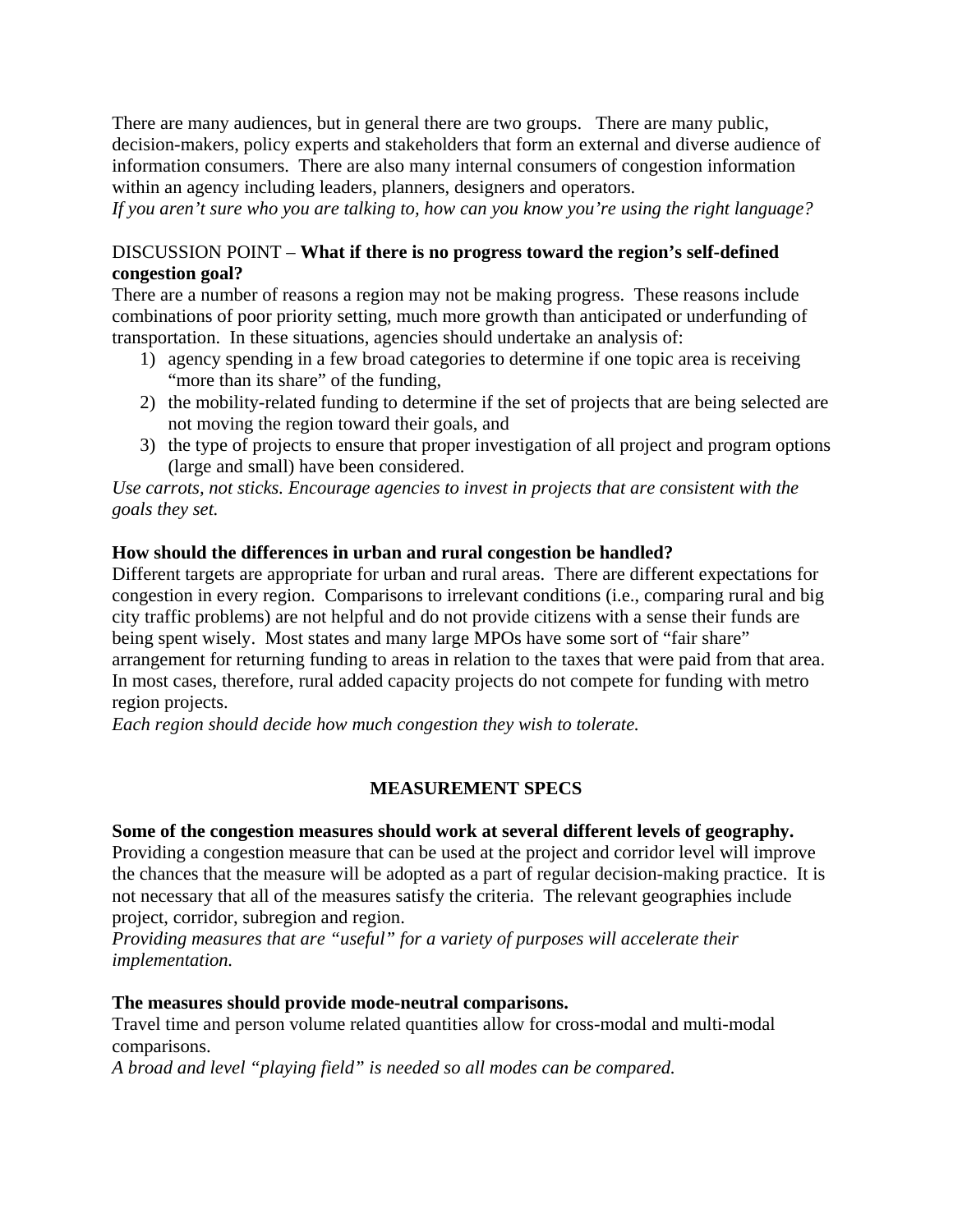## **The measures should include attributes that are important to freight shippers.**

Travel time and travel time reliability are important elements in freight mode and route decisions. A measure of the cost of travel delay that recognizes the higher value of an hour of freight delay than an hour of commuter delay enhances the usefulness of the measures and connects to the concerns of shippers, manufacturers and travelers alike. *The movement of goods is critical to a healthy economy and should be reflected in the measures.* 

**The measures should monitor congestion from the full range of congestion causes** (i.e., unusual demand, incidents, work zones, special events, operating system failures, weather and inadequate capacity). Some of these are more difficult to monitor or estimate than others, but the cause of the problem(s) must be diagnosed before a solution can be identified. *If you don't know the real problems, you can't develop solutions.* 

## **DESCRIBING THE MEASURES**

The effect of the broad principles is that a range of measures will be needed to address the key questions. Regions may choose to highlight different measures, but a robust performance measure system should have all of the following attributes.

The congestion measure should be separate from the congestion target. Bundling the measure and target into one metric (e.g., creating an index comparing the growth in congestion to the growth in jobs) will be difficult to explain. Two simple metrics will be easier to use and explain – a congestion measure that can be easily explained and a target that includes a component of population, job or economic growth.

*Don't confuse people with the measure when you want them to focus on what to do with the measure. Use a simple measure, a simple target and explain both.* 

• The alternative is bundling the measure and the target in a way that normalizes all the determining factors. As an example, one could produce a measure of congestion that would change according to job growth; the target might be "keep the measure value the same from year to year." In this case, congestion is really growing every year, but it would be growing at the same rate as the job market. (Historically, delay per peak period traveler has grown at about triple the rate of population growth). This approach is hard to describe, unnecessarily complicates the message and risks appearing as though "games are being played".

A set of congestion measures should be used to describe problems and the effect of solutions including Travel Time Index, travel delay, total travel time, the buffer index and the cost of congestion.

• Travel Time Index – A measure of the extra time that travelers must allow for an average peak period trip. A value of 1.50 says that a 20 minute off-peak trip takes 30 minutes in the peak period. *This measure is applicable to the broadest range of uses, but is not sufficient by itself.*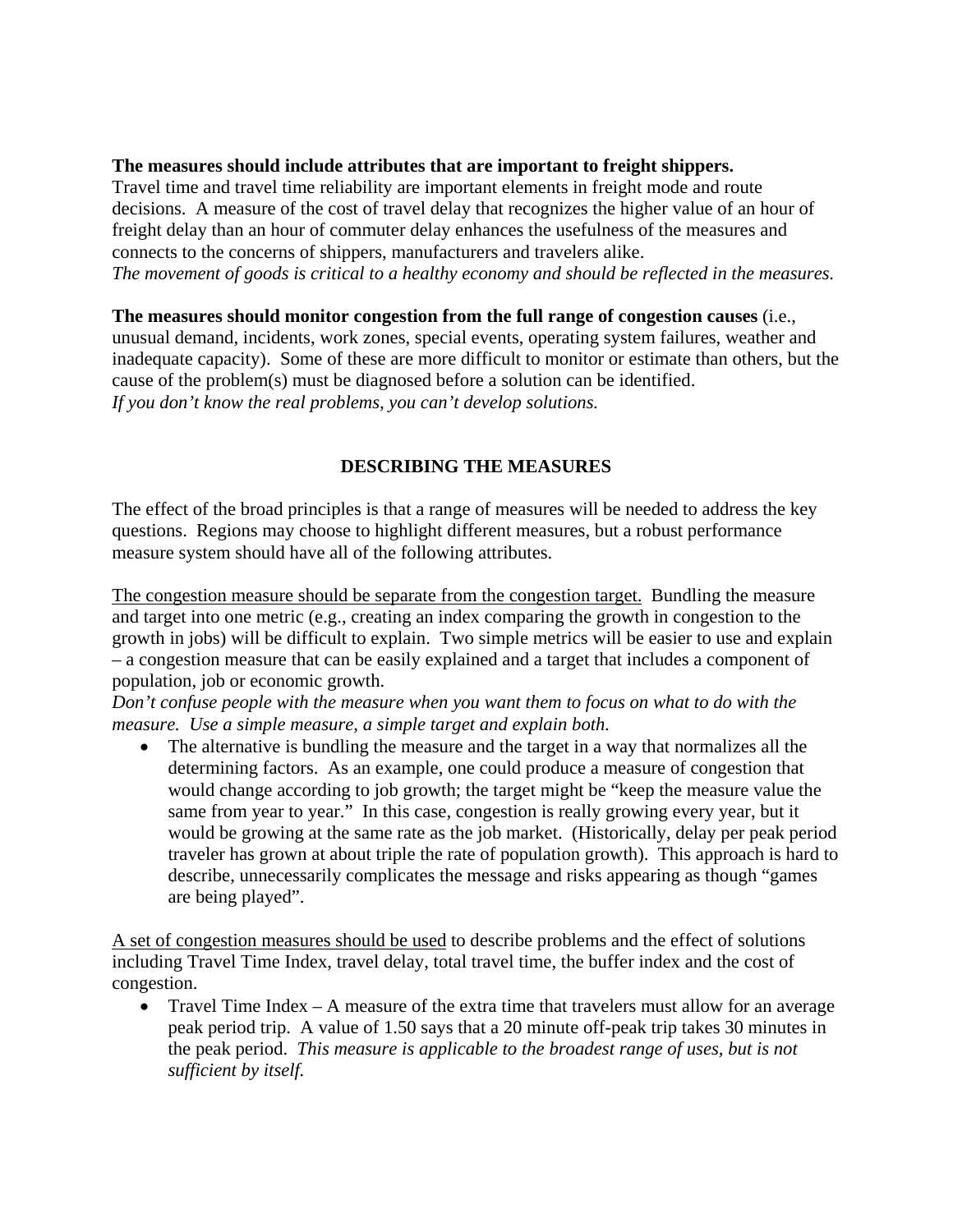- Travel delay A measure of the total amount of extra time suffered by all travelers in the designated geography. This is very useful for economic and "total congestion effect" reporting. Travel delay per commuter is also a good measure of regional traffic congestion.
- Total travel time  $A$  measure that brings in the effect of transportation improvements and denser land use patterns that may combine to create trips that take less time. This measure (in person-hours) would include vehicle, walk, bike and transit modes in one value.
- Buffer Index A measure of travel time reliability; the percentage of extra time that should be allowed to make an important trip and arrive on time. The Buffer Index is a ratio of the travel time to accomplish the  $19<sup>th</sup>$  worst trip out of 20 compared to the average travel time (i.e., the 95<sup>th</sup> percentile travel time). The Buffer Index is explained as 'one should allow an extra BI percent of time for important trips.'
- Congestion Cost The value of fuel and travel delay is an important measure for discussions with the public and a component of improvement analyses.
- Economic benefits The benefits to travelers and the economy represent the reason why solutions are pursued. There are several approaches to creating these estimates; it is important that one approach is chosen and used. If the discussion only includes costs and does not include benefits, it will be difficult to convince the public or decision makers to invest more.

Relating the measures to important aspects for person and freight travel:

- *Extra travel time* is a drain on the economy and leads to increased frustration. Most of the measures have an "extra time" component.
- The *unreliability of travel time* has a particularly onerous effect on freight travel and justin-time manufacturers. Late deliveries or an inefficient process caused by a poorly functioning transportation system affects competitiveness.
- *Economic measures* are particularly relevant to the general public and the business community. If parents only knew how much college cost, there would be very few students; there is a lot of discussion about the value of education.

The geography used by each region does not have to be the same. Long-range planning models are a good source for the data because they include the effect of transportation and land-use actions. There is, however, no consistency in the area included in the travel demand models used by metropolitan planners across the country. Urbanized area data may also be useful because the area includes only the developed portion of each region, a more consistent and similar comparison than the metropolitan area boundary.

The geography should be the same from year to year to illustrate the effect of the solutions (rather than the effect of boundary changes). If a sliding boundary is used, the capacity additions will appear much larger than they are (because existing roads will be re-designated when the boundary is moved).

The target does not have to be the same in every region, in every region of the same size, or even in all parts of a region. Downtowns may be able to accommodate more road congestion due to the presence of a variety of modal alternatives including transit, bike and walk, and because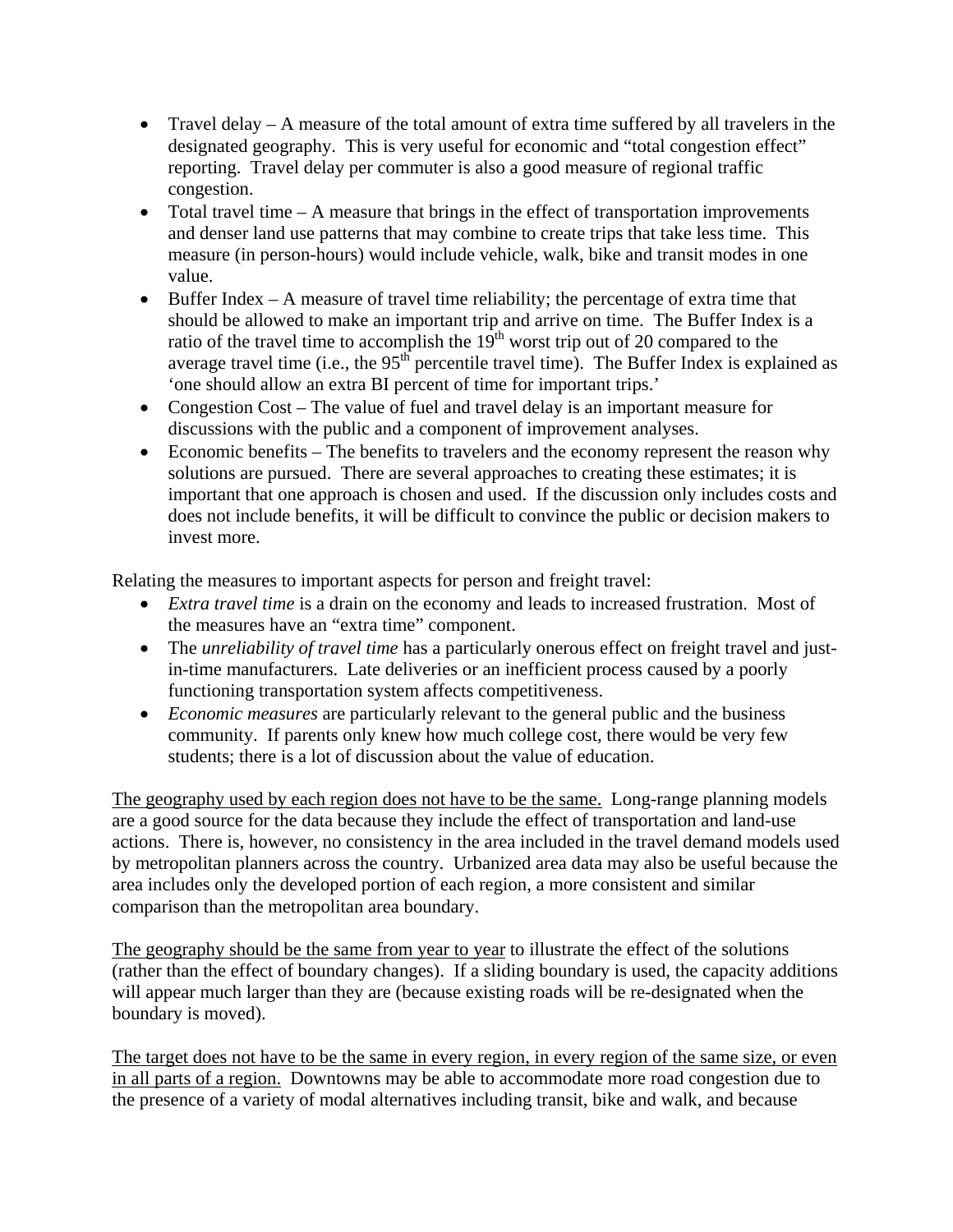destinations (jobs, shops, etc.) are nearby. Suburban areas and rural travelers have different alternative travel options and different congestion expectations. Each community is best positioned to balance the wide variety of interests and expectations.